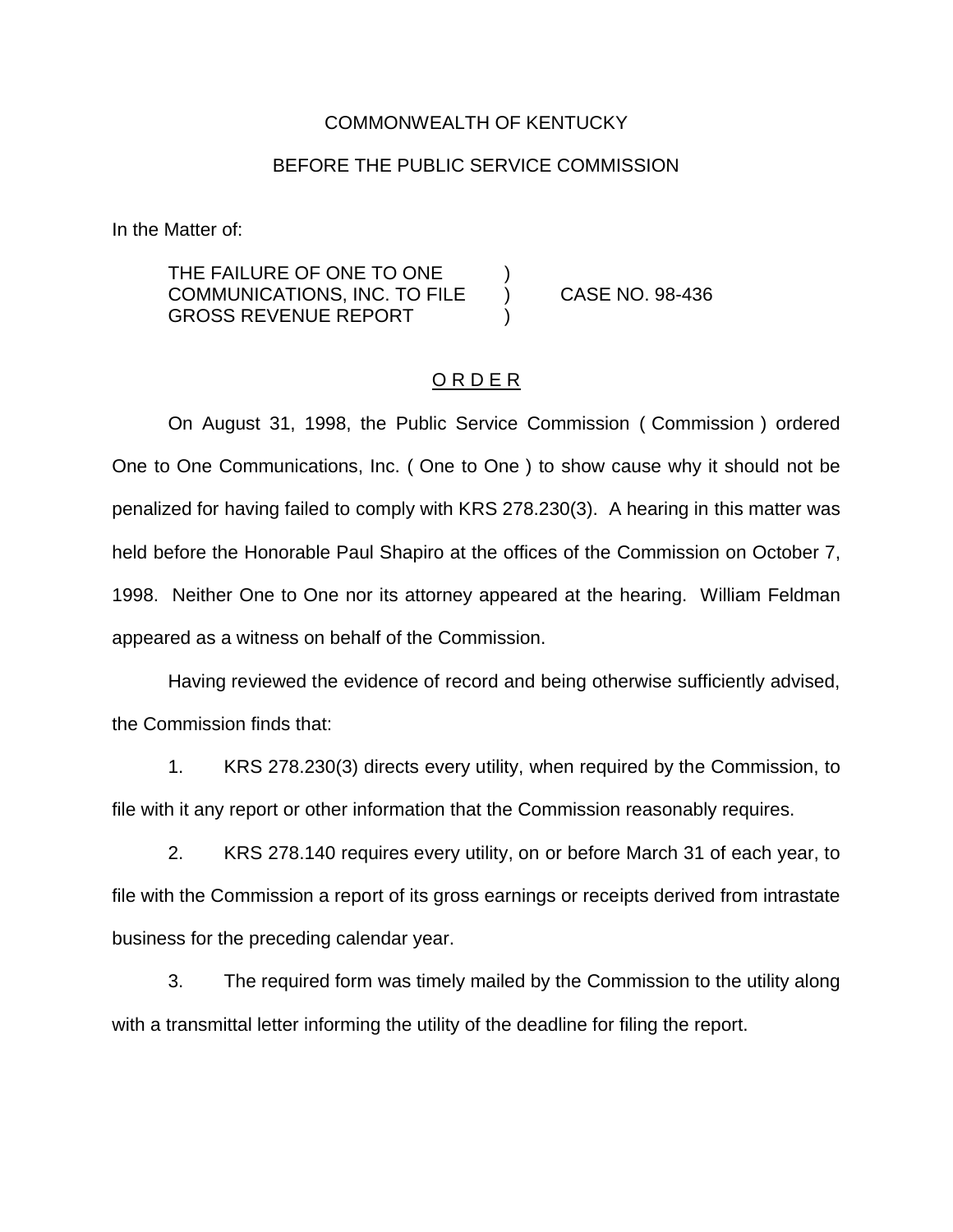4. As of the date of this Order, a gross revenue report has not been filed with this Commission by One to One for calendar year 1997.

5. KRS 278.990(1) provides that if any utility willfully violates any of the provisions of KRS Chapter 278 or any regulation promulgated thereunder it shall be subject to a civil penalty to be assessed by the Commission for each offense not less than \$25.00 nor more than \$2,500.

6. One to One has willfully failed to comply with KRS 278.230(3).

7. One to One should be assessed a penalty of \$250 for its willful failure to comply with KRS 278.230(3).

IT IS THEREFORE ORDERED that:

1. One to One is assessed a penalty of \$250 for its willful violation of KRS 278.230(3).

2. One to One shall pay the assessed penalty within 20 days of the date of this Order. Payment shall be made by certified check or money order made payable to Treasurer, Commonwealth of Kentucky and shall be mailed or delivered to the Office of General Counsel, Public Service Commission of Kentucky, 730 Schenkel Lane, P.O. Box 615, Frankfort, Kentucky 40602.

3. Within 20 days of the date of this Order One to One shall file with the Commission a completed gross revenue report for the 1997 calendar year.

-2-